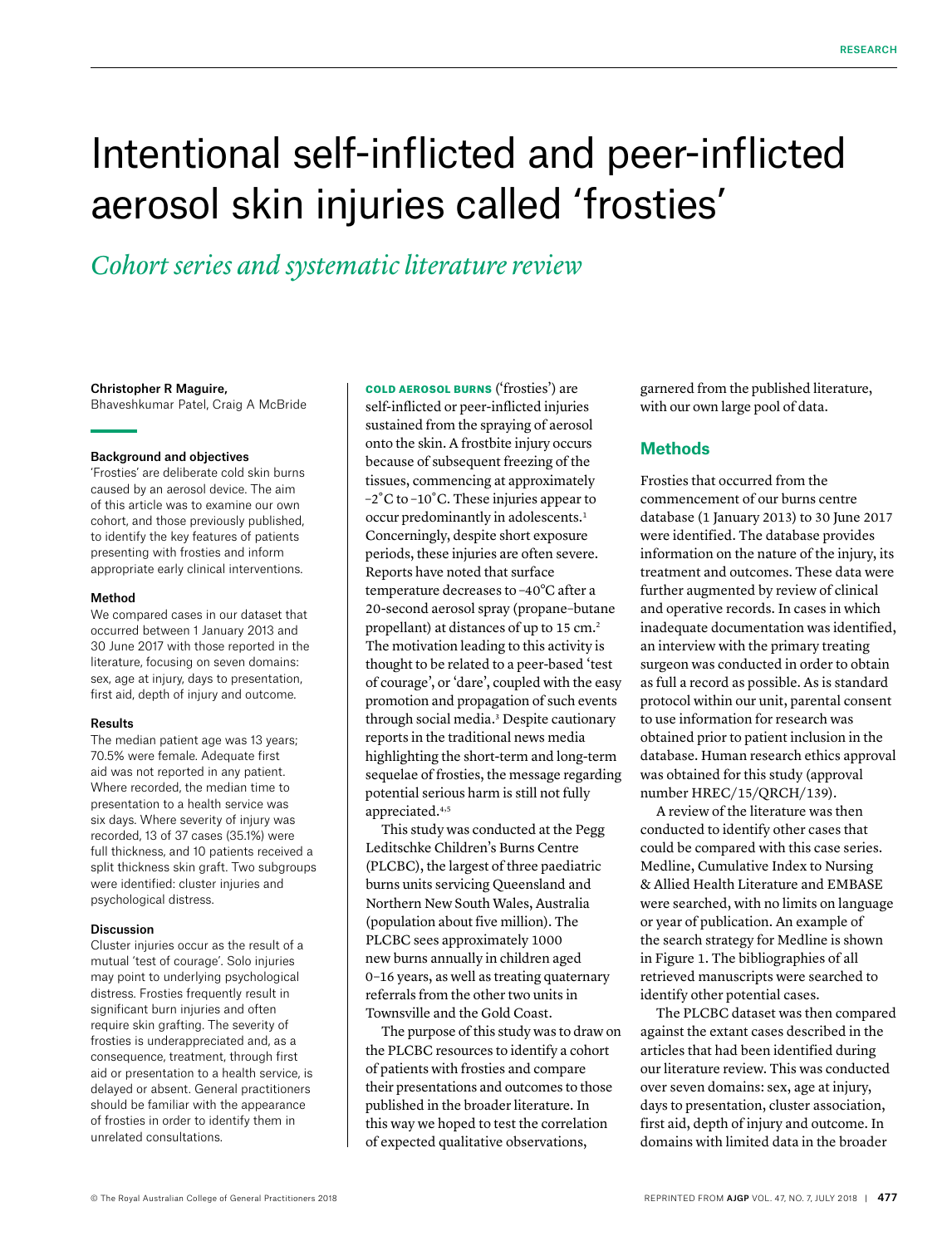literature, we analysed only those cases in which the domain was addressed by the respective authors.

## Ethics

Human Research Ethics Approval was obtained for this study (approval number HREC/15/QRCH/139).

# **Results**

Our dataset included 11 patients (Table 1). In the broader literature, a further 45 cases were identified in 19 articles (Table 2). There were no statistically significant differences between our series and the published literature, so all 56 cases have been analysed as a single cohort.

The median age was 13 years, with an age range of 8–45 years. In all reports in which sex was noted, females predominated (24 of 34 cases; 70.5%). All injuries were below the elbow (volar forearm, back of the hand) or below the knee (ankles, shins).

Within our series, none of the reported injuries were accidental and there were no adult witnesses in any of the cases. In the broader cohort, there was only one adult patient described (45 years of age). This adult tried the technique after not believing a child's explanation for their own injury.

In nine of the 11 patients in our local series, first aid was not applied at all. With the exception of the cases reported on by Stefanutti et al and Tan et al, the rate of first aid application was not mentioned in the broader literature.<sup>1,6</sup> Stefanutti et al found first aid application to be universally inadequate in their series.<sup>1</sup> Tan et al noted that first aid was applied by the patient in their case report but did not comment on its adequacy.<sup>6</sup>

There was a universal trend of delayed presentation following a frostie injury. Five patients (15.2%) presented to a health service for other reasons and their frosties were discovered incidentally. In 27 cases in which time to presentation was noted, the median number of days to presentation was six, with only two cases (7.4%) presenting on the day of injury (one of which was incidentally discovered). The latest presentation was on day 32 post-injury.

In cases in which the severity of injury was recorded, 13 of 37 cases (35.1%) were full-thickness injuries. Ten patients received a split-thickness skin graft (STSG). Days to epithelialisation ranged from five days to 69 days in our local series. This was not recorded in any previously published case.

Clusters were relatively common. In our local series, three patients sustained their injuries as part of a group of like-minded peers with similar injuries. Not all adolescents in each cluster presented to the PLCBC, despite attempts to contact them. In the broader cohort, there were a further two clusters of two patients each.

# **Discussion**

Risk-taking behaviour in adolescents is well documented and seen by



#### Example search strategy (PubMed)

- #1 frosting[tiab] OR frosty[tiab] OR frostie[tiab]
- #2 burn[tiab] OR burns[tiab]
- #3 burns[MeSH]
- #4 frostbite[tiab] OR cryogenic burn[tiab] OR cold burns[tiab] OR cold burn[tiab]
- #5 "frostbite/chemically induced"[MeSH] OR "cold temperature/adverse effects"[MeSH]
- #6 #1 OR #2 OR #3 OR #4 OR #5
- #7 "self-injurious behavior"[MeSH]
- #8 self harm[tiab] OR self inflicted[tiab]
- #9 #7 OR #8
- #10 "aerosols"[MeSH] OR "aerosol propellants"[MeSH]
- #11 aerosols[tiab] OR aerosol[tiab]
- #12 "nebulizers and vaporizers"[MeSH]
- #13 deodorant\*[tiab]
- #14 #10 OR #11 OR #12 OR #13
- #15 #6 AND #9
- #16 #6 AND #14
- #17 #15 OR #16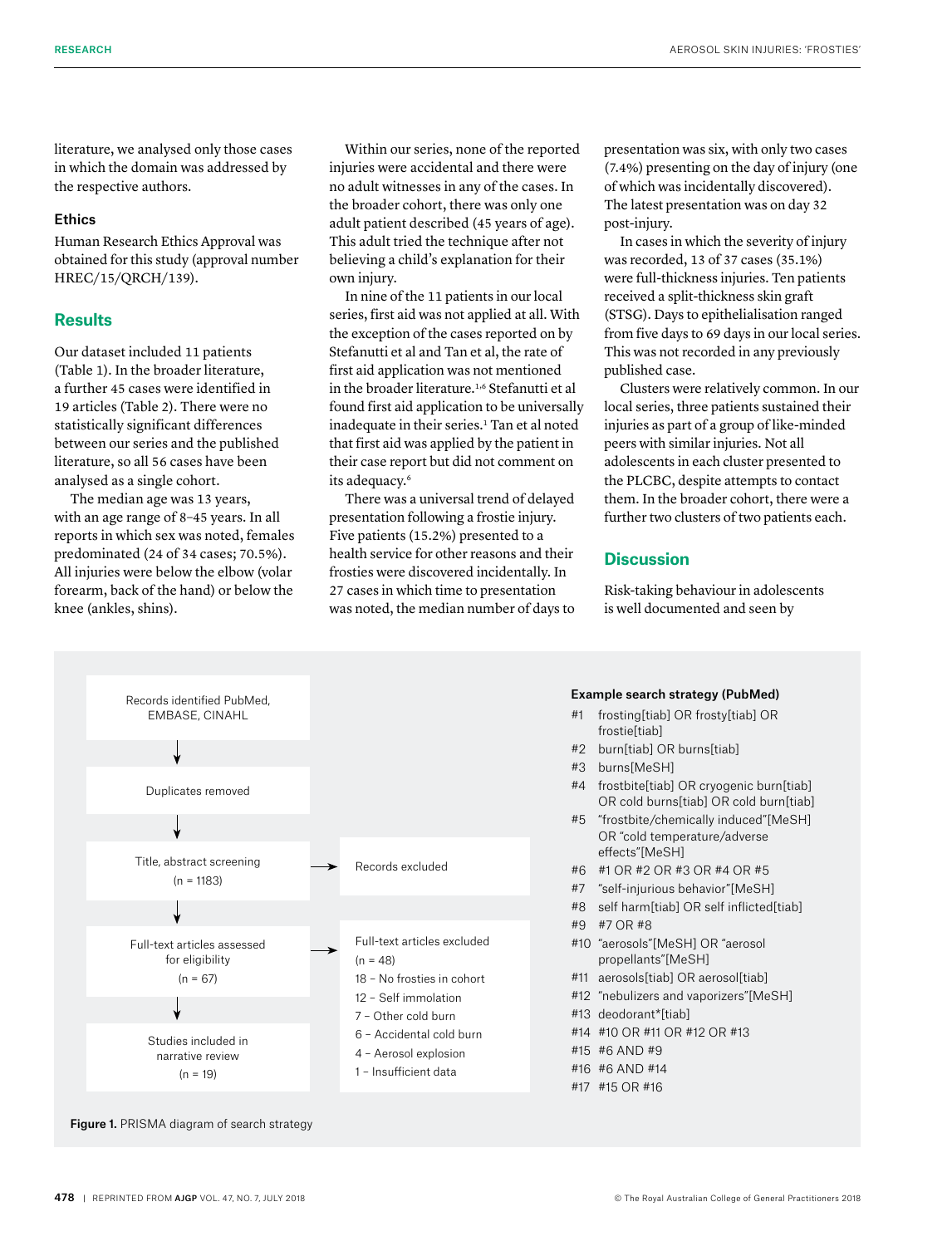many authorities as an assertion of independence, coupled with a belief that no harm will befall the individual. Particular behaviours come in and out of fashion within peer groups over time; branding with a heated cigarette lighter ('smilies'), drug taking, extreme selfies, drink driving and frosties are all manifestations of this phenomenon. Notwithstanding the perennial nature of the issue, increased risk-taking is unsurprisingly correlated with increased injury rates and remains an ongoing social and medical concern.7 There appears to be no protective effect from higher socioeconomic status.<sup>7</sup>

Frosties present a number of unique clinical challenges. First aid is infrequent, and patient presentation to an appropriate health facility is often late. This delay in applying first aid and receiving appropriate treatment was not clearly documented in the broader literature. Nonetheless it was clearly evident in our dataset, with all cases showing inadequate application of first aid and the majority also delaying their presentation to a health service. The reasons for this are likely to be multifactorial, and they may relate to the fact that frosties often appear to be

inflicted in order to heighten a personal reputation or gain acceptance among a peer group. These factors actively prevent patients from seeking help early: a peer-inflicted and self-inflicted inertia compounded by the physiological effects of frosties, which are often associated with a localised anaesthetic effect that can lead to an initial underestimation of the injury.<sup>1</sup> Additionally, despite the short duration of exposure to the aerosol spray, the injury sustained is often severe (Figure 2). This is a reflection of the rapid drop in temperature precipitated by an aerosol spray to tissues at close proximity. Only three cases recorded superficial burns, and in 10 cases an STSG was required. These factors present a double blow to effective clinical management – a severe burn that is both poorly reported and underestimated by the patient.

Given the social factors described earlier, there is a possibility that our case series, and those cases that others have reported, are subject to significant selection bias. The 'aerosol challenge' is easily searchable on social media and shows predominantly adolescent individuals giving each other and/or themselves frosties. There does not appear to be the same bias towards females on social media as there is in reported cases. There are a number of possible reasons for this. The present review does not permit a definitive statement regarding this apparent sex discrepancy between social media and case reports. Males may be more likely to record and upload frosties but less likely to present than females. Alternatively, there may be an additional mechanism fomenting frosties in females and leading to their more common presentation.

In one of our cases, the reason for the injury was deliberate self-harm in the context of severe mental illness. This patient required involuntary psychiatric intervention. This case raises questions regarding whether frosties, particularly when inflicted alone, are a predictor of mental illness or simply an accessible and opportunistic form of harm for a vulnerable patient population. Similar concerns regarding the association of mental illness with this kind of injury have been raised previously.8–10 Frosties may also be a significant marker for future harm,<sup>8</sup> with one study showing 80% of the frostie group performing further acts of self-harm.<sup>10</sup>

| Case           | <b>Sex</b>   | Age at<br>injury | Days to<br>presentation | <b>Cluster</b> | <b>First aid</b> | Depth of<br>injury | Days to re-<br>epithelialisation | Site of<br>injury |
|----------------|--------------|------------------|-------------------------|----------------|------------------|--------------------|----------------------------------|-------------------|
|                | M            | 14               | 15                      |                | No               | FT (STSG)          | <b>NR</b>                        | UL                |
| $\overline{2}$ | F            | 14               | 5                       |                | No               | SPT + DPT          | 15                               | UL                |
| 3              | M            | 12               | 27                      |                | Yes, inadequate* | DPT (STSG)         | 47                               | LL                |
| 4              | F            | 15               |                         | C1             | No               | <b>SPT</b>         | 26                               | UL                |
| 5              | $\mathsf{F}$ | 16               |                         | C1             | No               | <b>DPT</b>         | 39                               | LL                |
| 6              | F            | 13               | $\overline{2}$          |                | No               | <b>SPT</b>         | 5                                | LL                |
| 7              | F            | 13               | 12                      |                | No               | DPT (STSG)         | 25                               | LL                |
| 8              | F            | 13               | 13                      |                | No               | <b>SPT</b>         | 69                               | LL                |
| 9              | F            | 15               | 0 (incidental)          |                | No               | <b>FT</b>          | Unknown (lost to F/U)            | $UL + LL$         |
| 10             | M            | 9                | 10 (incidental)         |                | Yes, inadequate* | <b>DPT</b>         | Unknown (lost to F/U)            | UL                |
| 11             | F            | 13               | 3                       | C <sub>2</sub> | No               | FT (STSG)          | Ongoing F/U                      | UL                |

*\*Adequate first aid is described as 20 minutes of warm (37–40°C) water until return of skin perfusion.*

*C, cluster (with a number indicating a distinct instance in which the patient acted as a part of a group); DPT, deep partial thickness; F, female; FT, full thickness; F/U, follow up; LL, lower limb; M, male; NR, not recorded; SPT, superficial partial thickness; STSG, split thickness skin graft; UL, upper limb*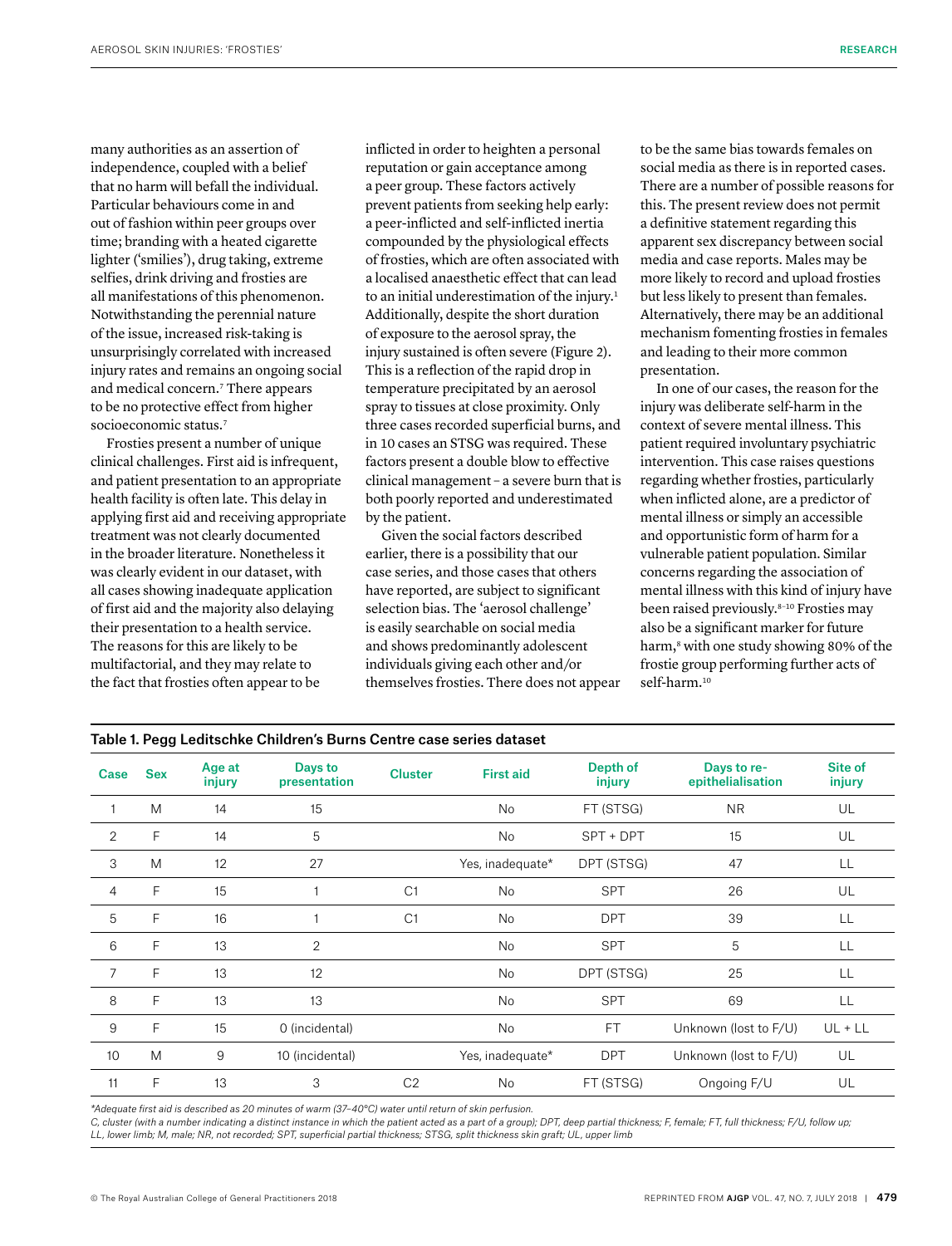

Figure 2. Photographs of frosties

Serial photographs of a frostie from the Pegg Leditschke Children's Burns Centre cohort that underwent a split-thickness skin graft (STSG). Day 3 (A), day 14 (B; 7 days post-STSG with poor central engraftment, good peripheral take), day 21 (C; full epithelialisation). This patient was the 'victor' among four peers performing frosties on each other. The other three did not *attend for treatment, despite our efforts to contact them. Also shown are photographs of self-inflicted frosties to left forearm and right inner shin (D) and infected untreated frostie (E).* 

There was significant underestimation of the injury sustained by the patients. This in itself suggests an important role for incidental observation and vigilance, particularly in a primary care setting, in order to identify and treat potentially underestimated moderate-to-severe injuries. Typically, sites chosen for frosties are visible, and an alert practitioner may detect these. This point is reinforced by the five patients we identified who were treated after incidental discovery of their injuries. In addition, it was not uncommon for clusters of people to inflict frosties on themselves or each other. These clusters presented to general practice either as a group to be treated or as an individual representing a pool of outpatients that did not present to a healthcare facility. This 'tip of the iceberg' phenomenon places the primary care physician in a unique position to identify, refer and support patients and their peers who have sustained these injuries. When seeing one case, it is important to ask if there might be others. The most recent patient in our series was one of a cluster of four individuals with frosties. Despite our repeated efforts, we were unable to encourage the other three to attend for treatment and thus they do not appear in this cohort (Figure 2).

# **Implications for general practice**

**•** Frosties are not a common diagnosis, but this is now the third case series reported from Australian burns units, suggesting frosties have gained some traction in the adolescent population.<sup>1,8</sup>

- **•** Despite the likely severity of frosties, patients are prone to underestimating the degree of their injuries and typically present late to a health service. Patients do not recognise frosties as burns, so first presentations are typically to general practitioners (GPs).
- **•** Most frosties occur in sites readily visible to a GP. Incidental identification and recognition of the injury is an important 'catchment strategy' in the primary healthcare setting.
- **•** When seeing a patient with a frostie, it is important to ask about others injured in a cluster event. This will ensure that as many cases as possible are identified and treated appropriately in a specialist burns service. It may also allow the associated schools to target an education campaign to prevent further events.
- **•** For individual presentations, consideration should be given to the psychological health of the adolescent, as this may be an early sign of a developing pattern of self-harm.
- **•** Although a small total body surface area is affected, the severity of the injury often requires advanced burn care, including grafting and scar management. Frosties should not be clinically dismissed without appropriate tertiary review.

An infographic summary of our study has been provided in Figure 3.

## Authors

Christopher R Maguire MBBS, Senior House Officer Paediatric Surgery, Pegg Leditschke Children's Burns Centre, Children's Health Queensland, South Brisbane, Qld; Lady Cilento Children's Hospital, Brisbane, Qld. christopher.r.maguire@gmail.com

Bhaveshkumar Patel FRACS, Senior Staff Specialist Paediatric Surgeon, Pegg Leditschke Children's Burns Centre, Children's Health Queensland, South Brisbane, Qld; Centre for Children's Burns and Trauma Research, University of Queensland, South Brisbane, Qld

Craig A McBride FRACS, Senior Staff Specialist Paediatric Surgeon, Pegg Leditschke Children's Burns Centre, Children's Health Queensland, South Brisbane, Qld; School of Medicine, Griffith University, Brisbane, Qld; Centre for Children's Burns and Trauma Research, University of Queensland, South Brisbane, Qld

Competing interests: None.

Provenance and peer review: Not commissioned, externally peer reviewed.

### References

- 1. Stefanutti G, Yee J, Sparnon A. Cryogenic burns from intentional use of aerosol spray in children: An emerging phenomenon. Burns 2010;36(5):65– 67. doi: 10.1016/j.burns.2009.08.006.
- 2. Lacour M, Le Coultre C. Spray-induced frostbite in a child: A new hazard with novel aerosol propellants. Pediatr Dermatol 1991;8(3):207–09.
- 3. Cubitt J, Combellack T, Drew P. Social networking and risk taking behaviour: The Lynx effect. Burns 2014;40(3):525–26. doi: 10.1016/j. burns.2013.09.006.
- 4. Edmonds L. Teenagers warned against new 'aerosol challenge' craze where they mutilate themselves with frozen spray. Australia: Daily Mail, 2014. Available at [http://www.](http://www.dailymail.co.uk/news/article-2534553/Teenagers-warned-against-new-aerosol-challenge-craze-mutilate-frozen-spray.html) [dailymail.co.uk/news/article-2534553/](http://www.dailymail.co.uk/news/article-2534553/Teenagers-warned-against-new-aerosol-challenge-craze-mutilate-frozen-spray.html) [Teenagers-warned-against-new-aerosol](http://www.dailymail.co.uk/news/article-2534553/Teenagers-warned-against-new-aerosol-challenge-craze-mutilate-frozen-spray.html)[challenge-craze-mutilate-frozen-spray.html](http://www.dailymail.co.uk/news/article-2534553/Teenagers-warned-against-new-aerosol-challenge-craze-mutilate-frozen-spray.html) [Accessed 27 March 2018].
- 5. Brrrr! Aerosol sprays are a silly way to get frostbite. New York: NBC News, 2010. Available at https://web.archive.org/ web/20120507012504/http://bodyodd.msnbc. msn.com/\_news/2010/08/02/4786089-brrrraerosol-sprays-are-a-silly-way-to-get-frostbite?lite [Accessed 27 March 2018].
- 6. Tan J, Anwar U, Timmons M. Self-inflicted aerosol burns – A disturbing development. J Burn Care Res 2008;29(5):845–47. doi: 10.1097/ BCR.0b013e3181848b28.
- 7. Pickett W, Schmid H, Boyce WF, et al. Multiple risk behavior and injury: An international analysis of young people. Arch Pediatr Adolesc Med 2002;156(8):786–93.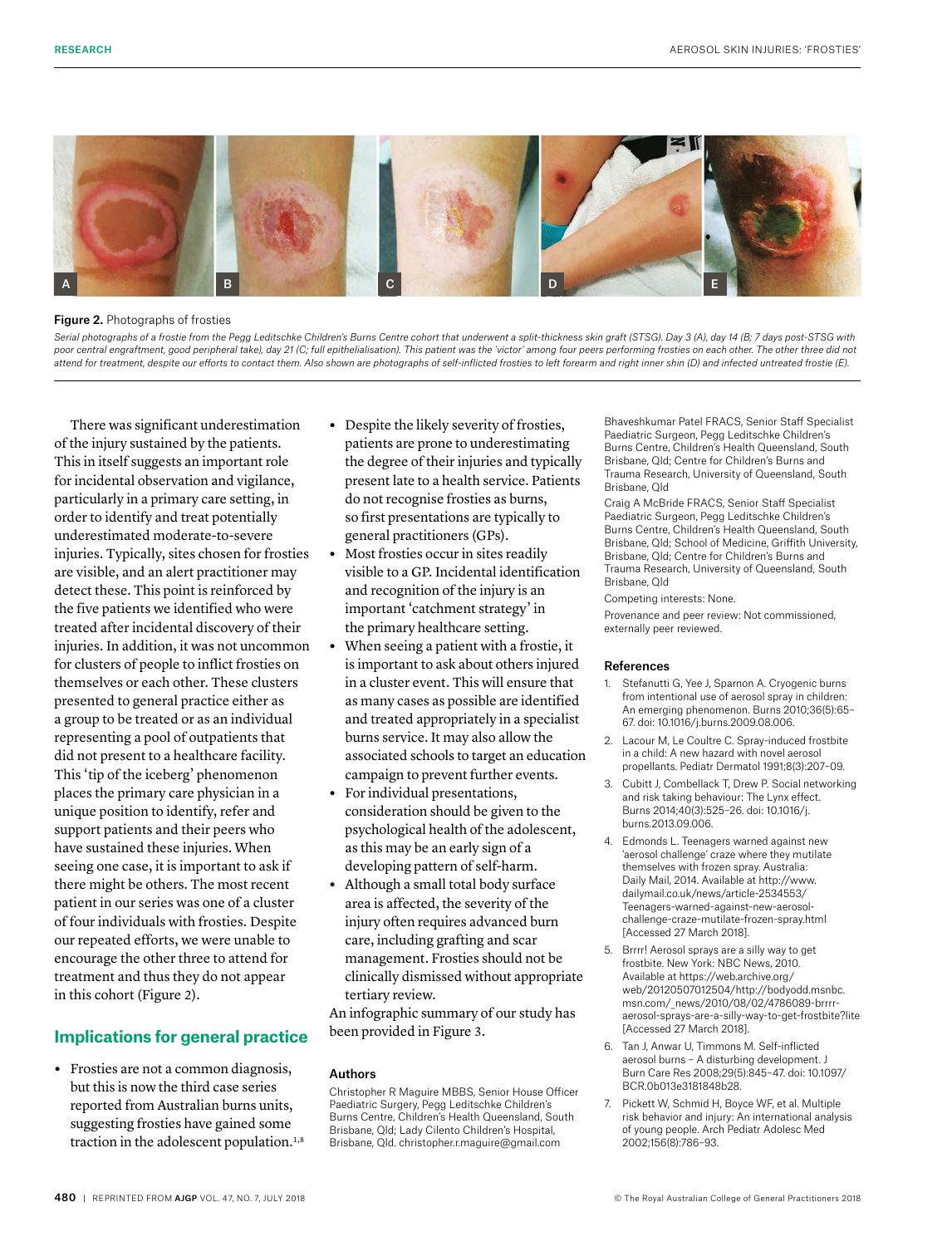| Table 2. Cases identified in systematic review of published literature |                                                                   |                          |                                                                   |                |                          |                          |                                  |                          |  |  |  |  |
|------------------------------------------------------------------------|-------------------------------------------------------------------|--------------------------|-------------------------------------------------------------------|----------------|--------------------------|--------------------------|----------------------------------|--------------------------|--|--|--|--|
| Case                                                                   | <b>Sex</b>                                                        | Age at<br>injury         | Days to<br>presentation                                           | <b>Cluster</b> | <b>First aid</b>         | Depth of<br>injury       | Days to re-<br>epithelialisation | Site of<br>injury        |  |  |  |  |
| (1991) Lacour & Le Coultre <sup>2</sup>                                | M                                                                 | 8                        | 0                                                                 |                | $\overline{a}$           | DPT (STSG)               | $\overline{a}$                   | UL                       |  |  |  |  |
| (2003) Akhtar & Majumder <sup>11</sup>                                 | F                                                                 | 22                       | $\mathbf{1}$                                                      |                | $\overline{\phantom{0}}$ | FT                       |                                  | UL                       |  |  |  |  |
| (2003) Camp, Ateaque & Dickson <sup>12</sup>                           | F                                                                 | 13                       | 7                                                                 | C <sub>3</sub> | $\overline{\phantom{a}}$ | $\overline{\phantom{a}}$ | $\overline{\phantom{0}}$         | UL                       |  |  |  |  |
| (2003) Camp, Ateaque & Dickson <sup>12</sup>                           | F                                                                 | 14                       | 8                                                                 | C <sub>3</sub> | $\overline{\phantom{a}}$ | $\overline{\phantom{a}}$ | $\overline{\phantom{0}}$         | $UL + LL$                |  |  |  |  |
| (2004) Patel & Potter <sup>13</sup>                                    | M                                                                 | 11                       | - (incidental)                                                    |                | $\overline{\phantom{0}}$ | $\overline{\phantom{a}}$ | $\overline{\phantom{a}}$         | UL                       |  |  |  |  |
| (2007) Connolly & Kennedy <sup>14</sup>                                | F                                                                 | 14                       | - (incidental)                                                    |                | <b>NR</b>                | <b>NR</b>                | $\overline{a}$                   | UL                       |  |  |  |  |
| (2008) Tan, Anwar & Timmons <sup>6</sup>                               | F                                                                 | 13                       | 10                                                                |                | Yes                      | FT (STSG)                |                                  | UL                       |  |  |  |  |
| (2009) Arun, Jacob & Byrne <sup>15</sup>                               | M                                                                 | 13                       | $\overline{4}$                                                    |                | <b>NR</b>                | <b>NR</b>                | L.                               | UL                       |  |  |  |  |
| (2010) Stefanutti, Yee & Sparnon <sup>1</sup>                          | M                                                                 | 12                       | 6                                                                 |                | No                       | FT (STSG)                |                                  | LL                       |  |  |  |  |
| (2010) Stefanutti, Yee & Sparnon <sup>1</sup>                          | F                                                                 | 11                       | 28                                                                |                | No                       | <b>SPT</b>               | $\qquad \qquad -$                | UL                       |  |  |  |  |
| (2010) Stefanutti, Yee & Sparnon <sup>1</sup>                          | M                                                                 | 11                       | 12                                                                |                | No                       | <b>DPT</b>               | $\frac{1}{2}$                    | $UL + LL$                |  |  |  |  |
| (2010) Stefanutti, Yee & Sparnon <sup>1</sup>                          | F                                                                 | 15                       | 29                                                                |                | No                       | DPT (STSG)               | $\overline{\phantom{0}}$         | LL                       |  |  |  |  |
| (2010) Stefanutti, Yee & Sparnon <sup>1</sup>                          | F                                                                 | 13                       | 32                                                                |                | No                       | DPT (STSG)               | $\qquad \qquad -$                | UL                       |  |  |  |  |
| (2010) Stefanutti, Yee & Sparnon <sup>1</sup>                          | F                                                                 | 14                       | $\mathbf{1}$                                                      |                | No                       | <b>SPT</b>               | $\rightarrow$                    | UL                       |  |  |  |  |
| (2010) Stefanutti, Yee & Sparnon <sup>1</sup>                          | F                                                                 | 11                       | 21                                                                |                | No                       | FT (STSG)                | $\overline{\phantom{0}}$         | LL                       |  |  |  |  |
| (2010) May et al <sup>16</sup>                                         | F                                                                 | 14                       | $\mathbf{1}$                                                      | C <sub>4</sub> | $\frac{1}{2}$            | <b>ST</b>                | $\overline{\phantom{a}}$         | UL                       |  |  |  |  |
| (2010) May et al <sup>16</sup>                                         | $\overline{\phantom{a}}$                                          | 45                       | $\mathbf{1}$                                                      | C4             | $\overline{\phantom{0}}$ | <b>ST</b>                | $\qquad \qquad -$                | UL                       |  |  |  |  |
| (2010) Kale & Shackley <sup>17</sup>                                   | M                                                                 | 9                        | NR (incidental)                                                   |                | $\overline{\phantom{0}}$ | SPT                      | $\overline{\phantom{0}}$         | UL                       |  |  |  |  |
| (2014) Vlachodimitropoulou & Costello <sup>18</sup>                    | F                                                                 | $\equiv$                 | $\overline{\phantom{a}}$                                          |                | $\overline{\phantom{0}}$ | <b>SPT</b>               | $\overline{\phantom{a}}$         | UL                       |  |  |  |  |
| (2014) Cubitt, Combellack & Drew <sup>3</sup>                          | $\sim$                                                            |                          | $\overline{\phantom{a}}$                                          |                | $\overline{\phantom{0}}$ | <b>SPT</b>               | ÷                                | UL                       |  |  |  |  |
| (2014) Cubitt, Combellack & Drew <sup>3</sup>                          | $\overline{\phantom{a}}$                                          | $\overline{\phantom{0}}$ | $\overline{a}$                                                    |                | $\overline{a}$           | FT                       | $\overline{\phantom{0}}$         | UL                       |  |  |  |  |
| (2011) Bonniaud et al <sup>19</sup>                                    | M                                                                 | 13                       | $\overline{\phantom{a}}$                                          |                | $\overline{\phantom{0}}$ | <b>SPT</b>               | $\overline{\phantom{a}}$         | UL                       |  |  |  |  |
| (2012) Terrier-Lenglet et al <sup>20</sup>                             | F                                                                 | 14                       | $\overline{\phantom{a}}$                                          |                | $\overline{\phantom{0}}$ | <b>ST</b>                | $\qquad \qquad -$                | <b>Bilateral UL</b>      |  |  |  |  |
| (2013) Henderson et al <sup>9</sup>                                    | F                                                                 | 18                       | $\overline{\phantom{a}}$                                          |                | $\overline{a}$           | FT                       | $\overline{\phantom{0}}$         | <b>Bilateral LL</b>      |  |  |  |  |
| (2013) Shah et al <sup>21</sup>                                        | F                                                                 | 22                       | 5                                                                 |                |                          | FT                       |                                  | UL                       |  |  |  |  |
| (2016) Nizamoglu et al <sup>22</sup>                                   |                                                                   | $\overline{a}$           | $\overline{\phantom{a}}$                                          |                |                          | FT                       |                                  |                          |  |  |  |  |
| (2016) Nizamoglu et al <sup>22</sup>                                   |                                                                   |                          |                                                                   |                |                          | FT.                      |                                  |                          |  |  |  |  |
| (2016) Nizamoglu et al <sup>22</sup>                                   |                                                                   |                          | ÷,                                                                |                | L,                       | <b>FT</b>                |                                  | $\overline{\phantom{a}}$ |  |  |  |  |
| (2016) Nizamoglu et al <sup>22</sup>                                   |                                                                   |                          | $\overline{\phantom{0}}$                                          |                | $\overline{a}$           | PT                       | $\overline{a}$                   | $\overline{\phantom{a}}$ |  |  |  |  |
| (2016) Nizamoglu et al <sup>22</sup>                                   |                                                                   |                          |                                                                   |                |                          | PT                       |                                  |                          |  |  |  |  |
| (2016) Nizamoglu et al <sup>22</sup>                                   | $\overline{\phantom{0}}$                                          |                          | $\overline{\phantom{a}}$                                          |                | $\overline{\phantom{0}}$ | PT                       |                                  | $\overline{\phantom{a}}$ |  |  |  |  |
| (2015) D'Cruz et al <sup>8</sup>                                       |                                                                   |                          | Nine self-inflicted aerosol injuries - nil further data recorded. |                |                          |                          |                                  |                          |  |  |  |  |
| (2017) Sayma et al <sup>10</sup>                                       | Five self-inflicted aerosol injuries - nil further data recorded. |                          |                                                                   |                |                          |                          |                                  |                          |  |  |  |  |

C, cluster (with a number indicating a distinct instance in which the patient acted as a part of a group); DPT, deep partial thickness; F, female; FT, full thickness; LL, lower limb;<br>M, male; NR, not recorded; PT, partial